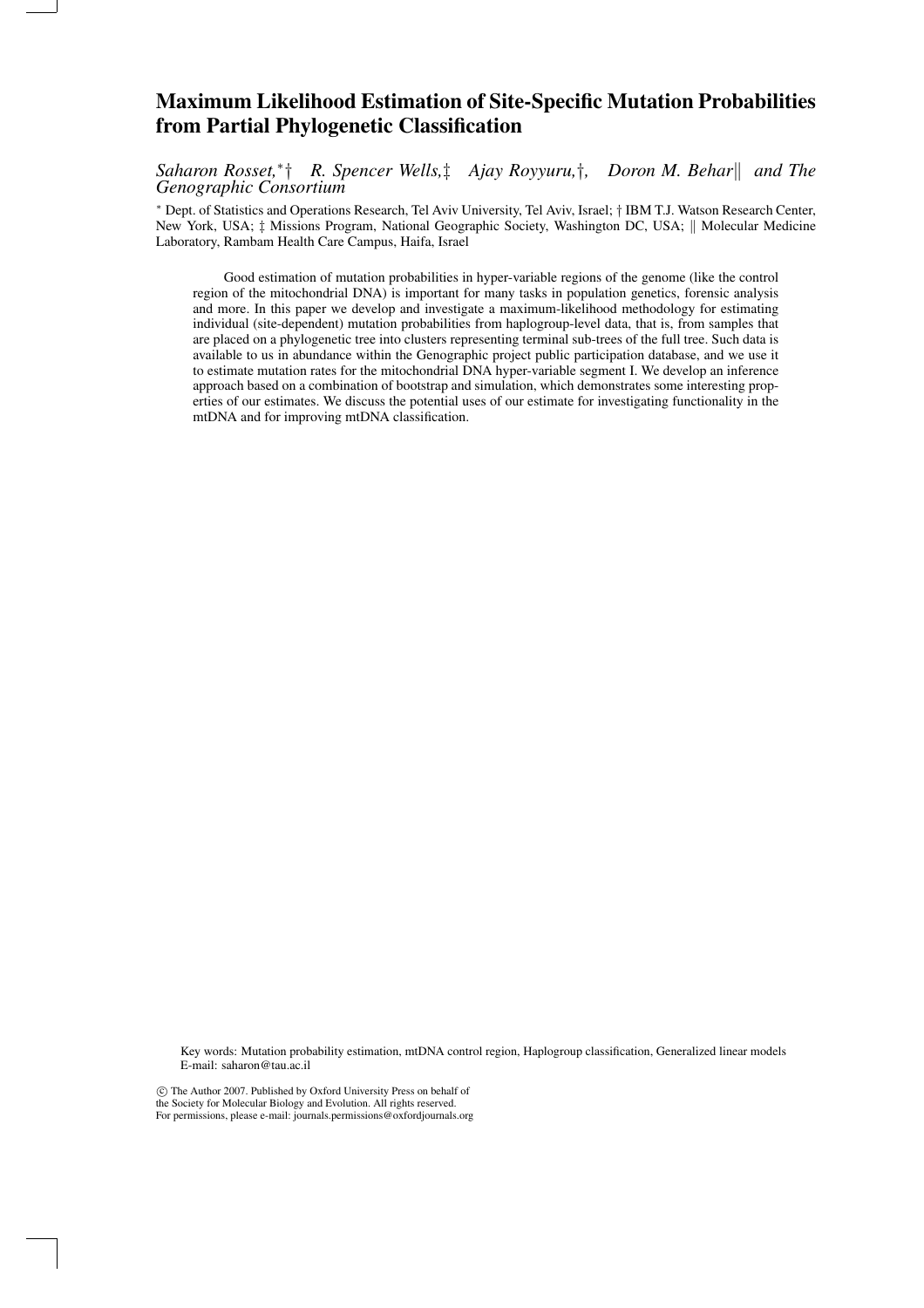## 1. Introduction

It has long been known that different regions in the genome mutate at vastly different rates (Tamura and Nei, 1993). In particular, for the mitochondrial DNA (mtDNA) two hyper-variable segments (HVS) have been identified and named HVS-I and HVS-II. Even within these segments, the mutation rates of the various sites are not fixed. Tamura and Nei (1993) show that there is strong statistical support for a Gamma "prior" distribution of mutation rates across the mtDNA control region (which contains both HVS-I and HVS-II), with a shape parameter  $\alpha = 0.1$ , implying many orders of magnitude difference in rates between the fastest and slowest mutating sites in these segments. Yang (1993) described methodologies for integrating this Gamma prior into maximum-likelihood phylogeny estimation.

Several authors have developed approaches to estimating site-specific in the mtDNA HVS-I. For a survey of previous approaches, see Bandelt et al. (2006). As an example, we consider here the approaches of Bandelt et al. (2006) themselves and of two other efforts, by Excoffier and Yang (1999) and Meyer and von Haeseler (2003). Both of these latter approaches are approximate *maximum likelihood* methods, attempting to reconstruct the full distribution over possible tree topologies and estimate parameters simultaneously. Because of the extreme difficulty of this task, especially assuming rate variation, even for moderately sized datasets (up to several hundred samples), as used in these two papers, they develop different approximation approaches. Excoffier and Yang (1999) generate a limited set of parsimonious candidate trees, and investigate the robustness of their estimates to their choice of topology from this set. Meyer and von Haeseler (2003), on the other hand, alternate between estimating phylogeny and mutation rates (where the phylogeny estimation step assumes known, but potentially variable, mutation rates). Bandelt et al. (2006) discuss these approaches and explore their limitations and shortcomings, which they consider to be critical. They therefore conclude that the best approach for mutation probability estimation is to construct a *best* tree (in their case, using parsimony considerations), and estimate the mutation probabilities by simple counting on this tree. They apply their methodology to about 800 samples.

Our approach fundamentally differs from these approaches and previous ones, in avoiding the construction of detailed phylogenetic trees. Instead we rely on partial, highly reliable phylogenetic information, in our case in the form of haplogroup (Hg) associations of the mtDNA samples we use. We develop a formal maximum likelihood inference ap-

proach, that *integrates out* the intra-Hg phylogenetic uncertainty. We show that maximum likelihood parameter estimation in our model is a binomial regression with complementary-log-log link function (a Generalized Linear Model) for estimating the site-specific mutation rates and the size parameters for each Hg-specific phylogenetic tree. The main advantage of our approach is that it allows us to practically apply our method to large datasets, and eliminate the difficulties resulting from uncertainty about the correct phylogeny. In our case, we apply it to a dataset of 16609 samples, collected in the Genographic project (Behar et al., 2007), and classified into Hgs relying mostly on coding region information.

## 2. Materials and methods

# 2.1 *Statistical method*

Assume we observe a large number of sequences of a non-recombining DNA region. These samples are all located on a phylogenetic tree relating all of them. We are not given their detailed phylogenetic relationship, but rather a *haplogroup* view of that relationship. That is, the samples are divided into groups that belong to the same Hg, where each Hg can be thought of as a terminal subtree of the full phylogenetic tree, whose internal structure is not known. This situation is illustrated in Figure 1.

We assume:

- 1. That the haplogroup classification of all sequences is known and accurate.
- 2. That the sequences are of the same length and differ only through single nucleotide polymorphisms (SNPs). We thus ignore insertions and deletions in our analysis. This is not a critical feature of our methodology, but since almost all insertions and deletions are unique events and not prone to homoplasy or back mutations, we leave them out of our analysis.
- 3. That the SNPs in each site of the considered DNA region are independent.
- 4. That there is a global molecular clock, i.e., that for every site considered, the rate of mutations per time unit is the same in every part of the phylogenetic tree.
- 5. That every site has a fixed Poisson rate with which the mutations occur. This assumption is exactly correct if we assume an appropriately simple substitution model, in particular one where the set of mutation probabilities is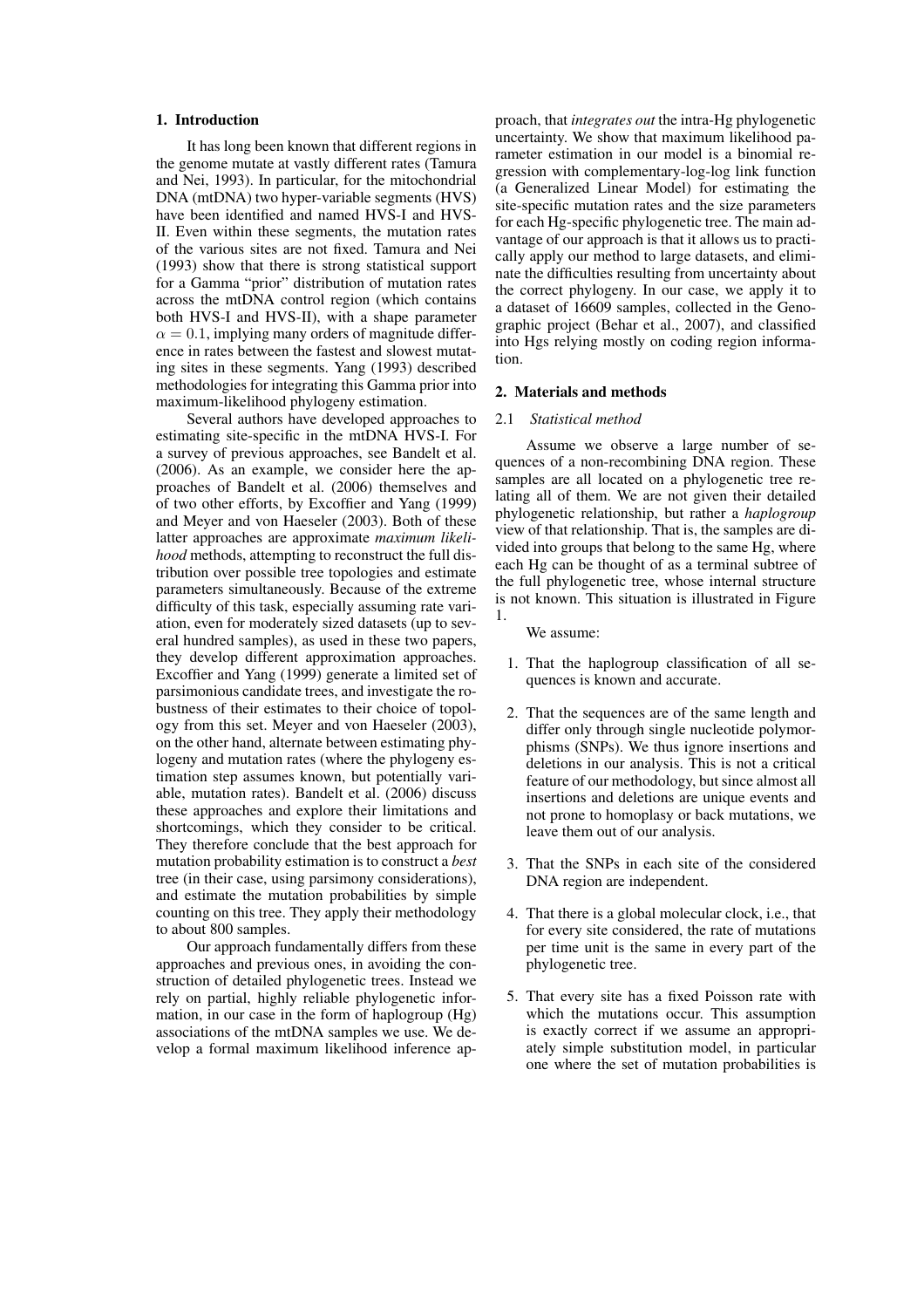

FIG. 1.—(A) Schematic of the Hg view of a phylogenetic tree and (B) the full phylogenetic tree, including the internal Hg phylogenies, which we assume we don't observe

independent of the current nucleotide (and consequently all four nucleotides are equally likely to appear). This is true of the three simplest substitution models commonly used:

- The Jukes-Cantor model (JC69, Jukes and Cantor (1969)), which assumes that all substitutions are equally likely.
- The Kimura 2-parameter model (K80, Kimura (1980)), which allows for different probability of transitions and transversions.
- The Kimura 3-parameter model (K3ST, Kimura (1981)), which allows for different probability of transitions and two different types of transversions. For a site with overall mutation rate  $\lambda$  per time unit, the instantaneous transition matrix for K3ST is:

$$
\begin{array}{ccccc}\nA & C & G & T \\
C & & b_2\lambda & a\lambda & b_1\lambda \\
C & & b_2\lambda & b_1\lambda & a\lambda \\
G & & a\lambda & b_1\lambda & b_2\lambda \\
T & & b_1\lambda & a\lambda & b_2\lambda\n\end{array}
$$

with  $a + b_1 + b_2 = 1$ .

Assumptions 1–2 are critical for our analysis and cannot be validated. Assumption 3 can be relaxed as long as the clock changes uniformly for all sites in HVS-I. The methodology we develop will allow us to do hypothesis testing to examine the validity of assumption 4. Assumption 5 is important to make our model formally correct, but slight violations of it (e.g., in substitution models that allow slightly different *marginal* probabilities for the different nucleotides) should not affect the practical validity of our methodology.

Given a rooted phylogenetic tree T, let  $t(T)$  be the total time length of all branches on the tree. Subject to our assumptions, the number of mutations on this tree in a site i in total time  $t(T)$  is distributed Poisson( $\lambda_i \cdot t(T)$ ), where  $\lambda_i$  is the rate parameter for this site. In our case, we are not given the full tree  $T$  but a set of  $K$  haplgroups, representing terminal sub-trees  $T_1, \ldots, T_K$  whose lengths  $t_1, \ldots, t_k$ and internal structure are not known, with  $n$  samples sorted into  $n_1, \ldots, n_K$  samples in each Hg respectively.

Assume first we were able to observe the number of mutations  $m_{ik}$  in each site i in each Hg k, then the total log-likelihood of the data would be:

$$
l \quad (\mathbf{m}; \lambda, \mathbf{t}) = \sum_{i=1}^{I} \sum_{k=1}^{K} [\log(\lambda_i t_k) m_{ik} - \lambda_i t_k] -
$$

$$
-h(\mathbf{m}) = \sum_{i=1}^{I} \log(\lambda_i) \sum_{k=1}^{K} m_{ik} +
$$

$$
+ \sum_{k=1}^{K} \log(t_k) \sum_{i=1}^{I} m_{ik} - \sum_{i,k} \lambda_i t_k - h(\mathbf{m}) \tag{2}
$$

where  $h(\mathbf{m}) = \sum_{i=1, k=1}^{I, K} \log(m_{ik}!)$  is of no consequence for maximum likelihood estimation of the parameters  $(\lambda, t)$ . This maximum likelihood estimation problem is a straight-forward Poisson regression with a (canonical) *log* link function. In fact, it is easy to show that the decomposition in Eq. (2) implies that maximum likelihood estimation of all  $\lambda_i$ 's can be done by simple counting (up to multiplication by an overall constant factor).

Given Hg-level classification only, however, we do not observe the  $m_{ik}$ 's, but only observe the state of site i in all  $n_k$  samples (leaves) in Hg k. If not all of these are identical, we know for certain that  $m_{ik} \geq 1$ , i.e., site i has mutated at least once somewhere on the phylogenetic tree describing our haplgroup  $k$  samples. Without knowledge of the actual Hg-specific phylogeny we cannot make any further conclusions on  $m_{ik}$  in this case. If all of the  $n_k$ samples have identical nucleotide in position  $i$ , we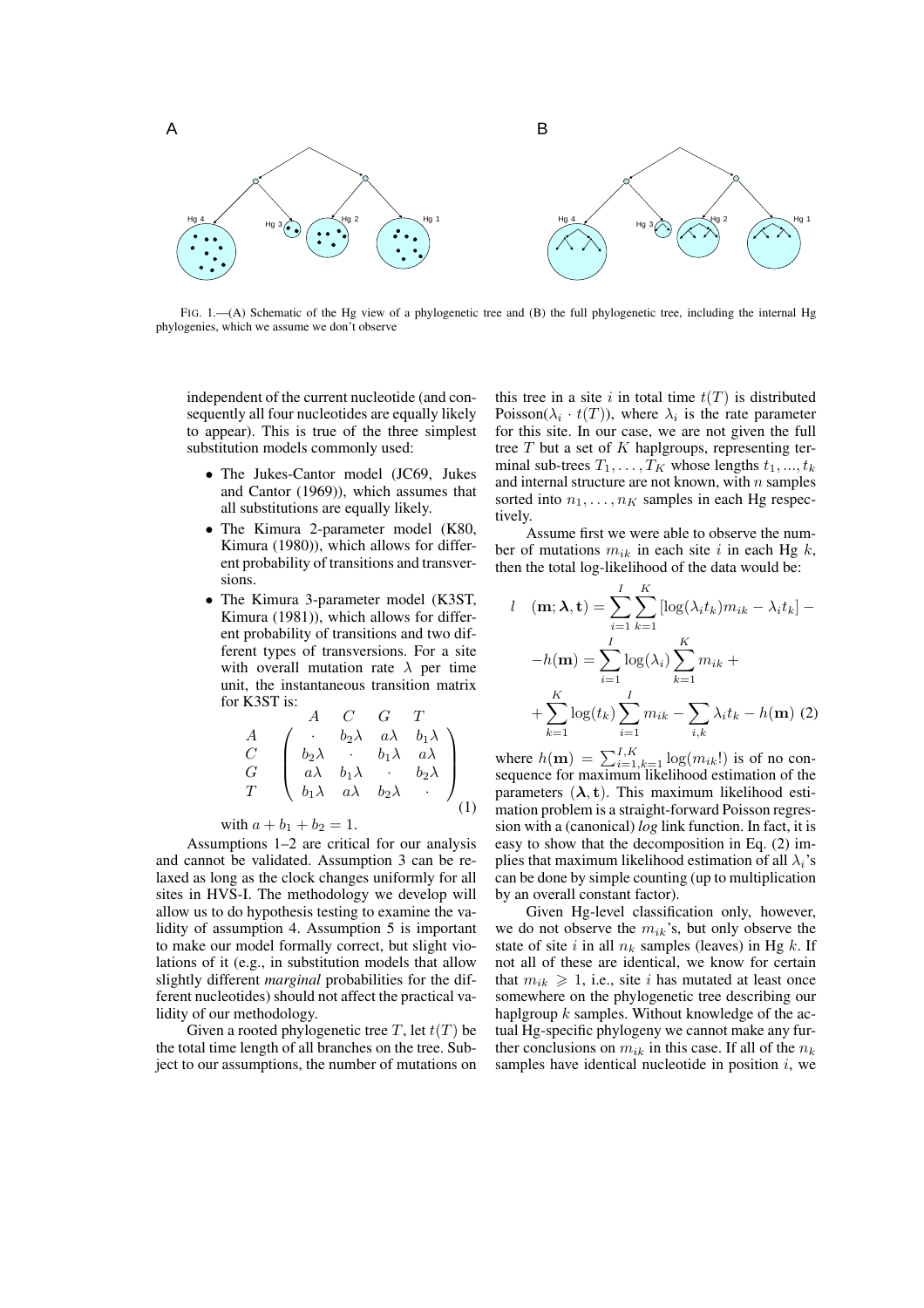conclude that this site has not mutated anywhere on the Hg's phylogenetic tree, i.e.,  $m_{ik} = 0$ . This conclusion is not guaranteed to be correct, however we can argue that with overwhelming probability it will be.

To demonstrate this concept, consider a simple phylogenetic tree like the one in Figure 2, where we assume a mutation from *red triangle* to *black circle* has occurred on the top right branch. The shapes at the bottom describe the states of the leaves (observed samples), if no other mutations have occurred at this site. If all the leaves of the tree were to have the same nucleotide (all *triangle* or all *circle*) at site  $i$ , it would require that either the mutation reverted back from *circle* to *triangle* on a cut of the subtree below it (such as both branches marked with ∗∗) or the same exact mutation (*triangle* to *circle*) simultaneously happened on a set of branches completing a cut of the full tree (such as the branch marked with  $\times$ ). If none of these highly unlikely events (requiring multiple "coordinated" mutations) occur, all leaves would not have the same nucleotide at site  $i$ , given the shown *triangle* to *circle* mutation.

We can demonstrate the low probability of missing a mutation in our approach, by comparing it to another probability, that of not observing a mutation on a coalescent tree because it has mutated back *on the same link* and thus is completely unobservable for us. Assuming for simplicity that all polymorphisms are binary, consider for example the two links marked with ∗∗, assume they both have length  $t$ . It is easily seen that the probability that site  $i$  mutated and reverted on either one of them is  $2 \cdot \exp(-2\lambda_i t)(\lambda_i t)^2/2 + O((\lambda_i \cdot t)^3)$ . The probability that the *triangle* to *circle* mutation reverted back on both of them simultaneously is similarly  $\exp(-2\lambda_i t)(\lambda_i t)^2 + O((\lambda_i \cdot t)^4)$ , i.e., slightly smaller. If we do not assume both links have the same length, then the first probability is potentially *much bigger* than the second. Thus, under reasonable assumptions, that reversion back is most likely on binary splits, our total chance of setting  $m_{ik} = 0$ when the true value is  $m_{ik} > 0$ , is on the same order of magnitude as twice the chance that the coalescent tree contains mutations that reverted back on the same link, which are inherently unobservable.

It should be clarified that by setting  $m_{ik} = 0$ we *are not* implying that the site *i* has never mutated in this haplgroup  $k$  anywhere in the world, but rather that it has not happened on the phylogenetic (coalescent) tree of the  $n_k$  samples we observe in our dataset. This is the tree whose total branch length  $t_k$ is one of the parameters we will be estimating.

Thus, we are assuming that while we cannot observe our Poisson mutation counts  $m_{ik}$ , we can observe the binary variables  $b_{ik} = \mathbb{I}\{m_{ik} = 0\}$ . It

is easy to verify that these variables are distributed as  $b_{ik} \sim \text{Bernoulli}(\exp(-\lambda_i \cdot t_k))$ . If we now write the partial likelihood of the observed data b only we get:

$$
l(\mathbf{b}; \boldsymbol{\lambda}, \mathbf{t}) = \sum_{i=1}^{I} \sum_{k=1}^{K} [-\lambda_i t_k b_{ik} + (3) + \log(1 - \exp(-\lambda_i t_k)) (1 - b_{ik})]
$$

and maximum likelihood estimation of the parameters  $(\lambda, t)$  is still a Generalized Linear Model (GLM) (McCullagh and Nelder, 1989), if a slightly less standard one: a binomial regression with a complementary log-log (CLL) link function, since:

$$
\log(-\log(P(b_{ik}=1))) = \log(\lambda_i) + \log(t_k) \quad (4)
$$

This procedure yields maximum likelihood estimates of both the Hg coalescent tree lengths  $\hat{t}_k, k = 1, ..., K$  (without information about the actual phylogeny), and the site-specific instantaneous mutation rates  $\hat{\lambda}_i$ ,  $i = 1, ..., I$ . However, note that this maximum likelihood solution is defined only up to a multiplication of all the  $\hat{t}_k$ s by a constant and division of all the  $\hat{\lambda}_i$ s by the same constant (the Bernoulli probabilities in (4) would not be affected). Thus, to complete our estimation we need to resolve this remaining degree of freedom, for example solve this remaining degree of freedom, for example<br>through calibration of the total mutation rate  $\sum_i \lambda_i$ to an external accepted number. Following Forster et al. (1996) we use 1/20180 mutations per year in the limited HVS-I (16090 to 16395) as our calibration number.

To summarize our modeling approach:

- 1. We are given HVS-I sequences as data, we assume that these sequences are correctly classified into Hgs and that we get the full, correct HVS-I sequence for every sample.
- 2. We make assumptions 1-5 above, under which the likelihood of the Hg-site specific mutation counts  $m_{ik}$  is Poisson (2).
- 3. Since we do not know the intra-Hg phylogeny of our samples, we cannot observe  $m_{ik}$ , however we can (with overwhelming probability) observe  $b_{ik} = \mathbb{I}\{m_{ik} = 0\}.$
- 4. Maximum likelihood estimation of the sitespecific mutation probabilities and Hg-specific coalscent tree lengths is now a binomial regression with a *complementary log-log* (CLL) link function.

2.1.1 *Saturation and sub-sampling* Since our method relies on high-quality Hg classification, and then only considers the binary  $b_{ik}$ 's, it can happen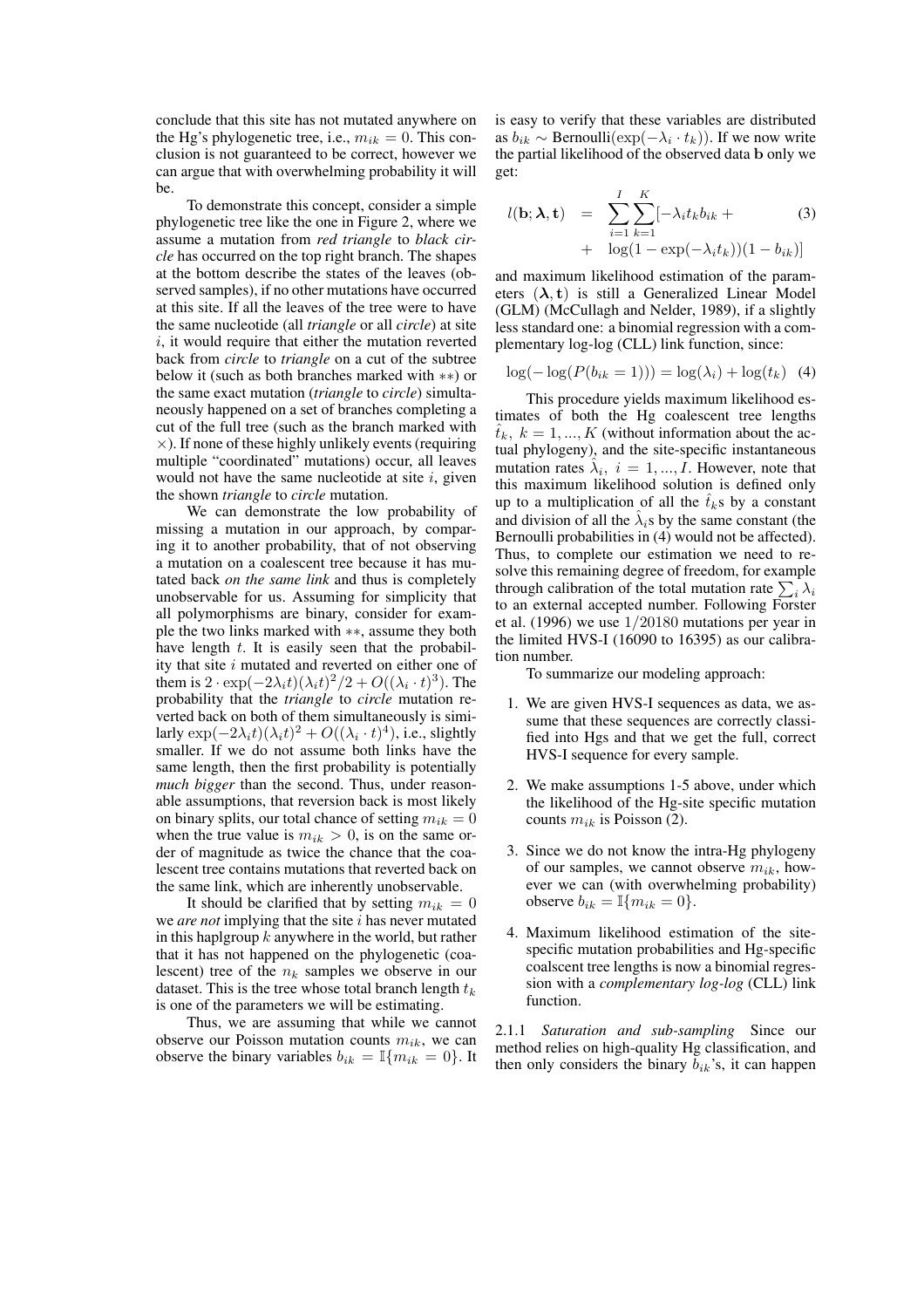

FIG. 2.—Demonstration of our reasoning, that we know whether any mutations have occurred in a specific site.

that a specific site i gives  $b_{ik} = 0 \ \forall k$ , i.e., it is polymorphic in *all* Hgs. This is especially likely if some of the  $\lambda_i$  are much larger than others, and if all Hgs contain a large number of samples. This is indeed the case for the Genographic dataset we use below for our experiments.

In the event that  $b_{ik} = 0 \ \forall k$  the rate  $\lambda_i$  is unestimable in our methodology. Even if  $b_{ik} \neq 0$  for a small number of Hgs, the estimate of  $\lambda_i$  may still suffer from stability problems. Ideally, we would like a balance between Hgs for which  $b_{ik} = 1$  and ones for which  $b_{ik} = 0$ , especially for our fastest mutating sites.

et al., 1997), where  $m < n$  samples are sampled<br>with return from the database of size n. As Bickel In this situation, we propose to counter this problem by sub-sampling the large database multiple times, and generating a *distribution* of estimates generated by applying our estimation approach to sub-samples from the original larger sample. In fact, we advocate using a boostrap-based sub-sampling approach, known as the  $m$  out of  $n$  bootstrap (Bickel et al., 1997), where  $m < n$  samples are sampled et al. (1997) and others discuss, this is an alternative bootstrap approach, which can lead to similar insights to the standard bootstrap, and is superior in certain situations when the standard  $(n$  out of  $n)$ bootstrap is not effective for various reasons. Our setting is different from theirs, in that the estimation itself cannot be performed from the full datatset, not only the bootstrap-based inference. Thus we are taking advantage of the  $m$  out of  $n$  bootstrap for both estimation and inference.

In our approach, we empirically try different values of  $m$ , giving rise to distributions of estimators of the mutation probabilities. We evaluate them based on their empirical spread (variance) and their bias in estimating the true probabilities. We discuss strategies for estimating these quantities in the next subsection.

# 2.2 *Statistical Inference*

The goal of inference is to interpret and understand the performance of our estimation procedure and validate the underlying assumptions. Our first inference goal here is to get an idea of the relationship between our estimates and the "real" values. The second is to test the hypothesis of site independence underlying our method (and much of the analysis of genetic information).

2.2.1 *Bias and variance estimation based on a simulation-bootstrap hybrid* A key question regarding our methodology is, how reliable are our mutation probability estimates? Asymptotic theory can be used to derive approximate confidence intervals for the maximum likelihood estimates we derive (see McCullagh and Nelder (1989) for details). However, our modeling problem seems to be far from "asymptopia" and these intervals are not reliable. Also, CLL-link binomial regression has inherent bias (McCullagh and Nelder, 1989, chap. 15) We try, therefore, to investigate the error in our estimates through a combination of resampling-based and simulation approaches.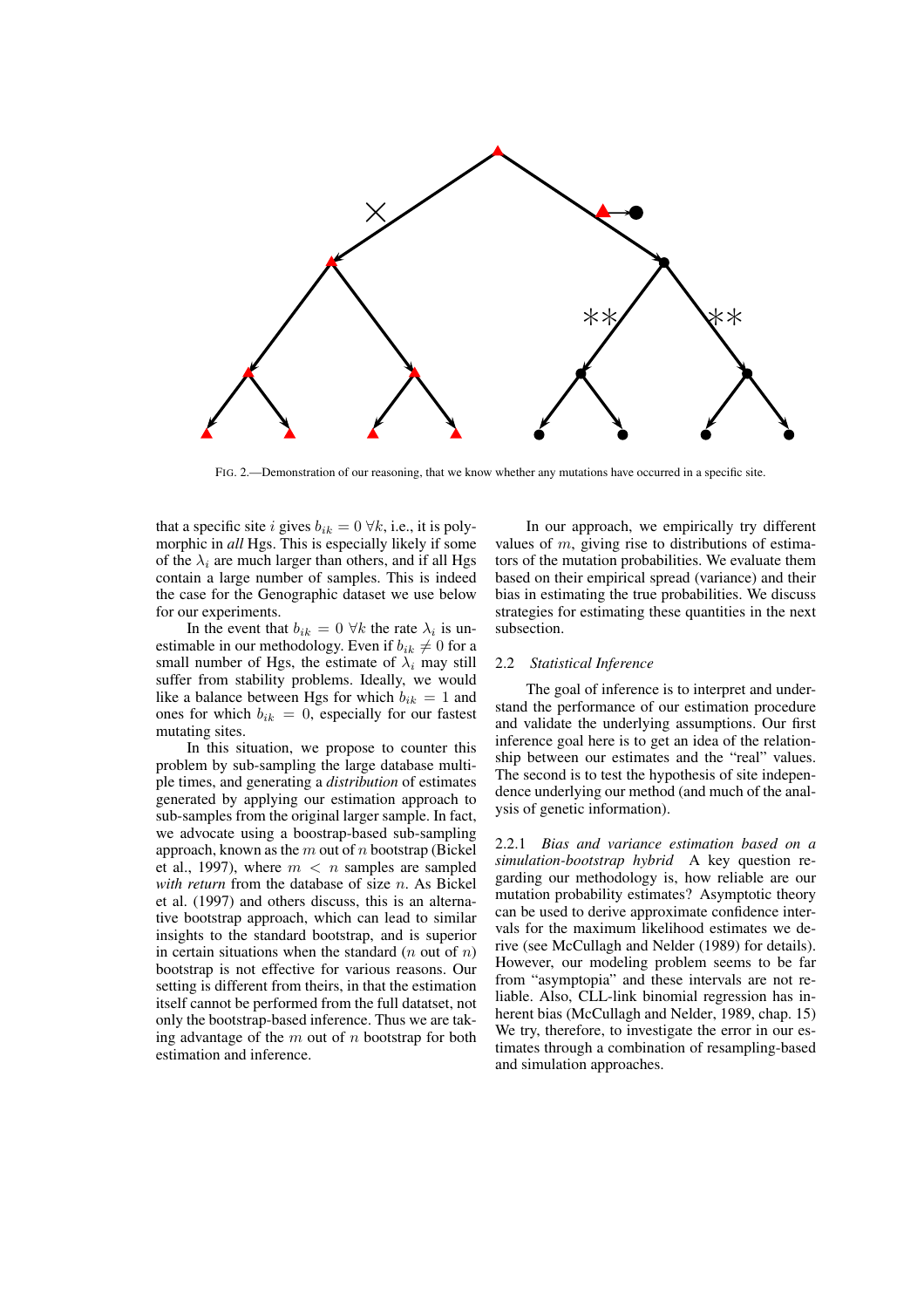The parametric bootstrap (Efron and Tibshirani, 1994) allows us to investigate properties of our estimators through a plug-in approach: generate multiple datasets from the model we estimated, re-estimate the model from these datasets and investigate the consistent error (bias) and instability (variance) of these estimators. The main problem with application of the parametric bootstrap in our case is the implicit assumption it makes, that our estimated model is "close" to the true model, and generates data with similar properties. This assumption is clearly violated in our case in one respect: we are able to estimate probabilities only for sites in HVS-I which are polymorphic in our data (292 out of 553). However, the other 261 sites clearly do not have probability 0 of mutating. Rather, it is the luck of the draw which determines which portion of the slowly-mutating sites in HVS-I are polymorphic in our data. If we now draw a parametric bootstrap sample, using our estimated probabilities, we expect that many of the sites that are polymorphic in our data would never mutate in this bootstrap sample, and the number of polymorphic sites in every bootstrap sample would be much smaller than the number in our original dataset.

On the other hand, we have at our disposal information about the "prior" distribution of the mutation rates in HVS-I. Tamura and Nei (1993) originally showed that a Gamma prior with shape parameter roughly  $\alpha = 0.1$  is appropriate for the distribution of mutation rates in the control region of the mtDNA (including HVS-I). Later authors, including Excoffier and Yang (1999) and others, have suggested different values as  $\alpha$  may be more appropriate for HVS-I. We re-estimate this parameter from our Hg-level data, using a methodology in the spirit of Tamura and Nei (1993), as follows.

As discussed above, we assume that the sites which are non-polymorphic in all our Hgs have never mutated. Furthermore, sites which are polymorphic in one Hg only can reasonably be assumed to have mutated only once, since the fact that they are non-polymorphic in all other Hgs is indicative of their low mutation probability. While this assumption may not be completely accurate, it is "close enough" to obtain a rough estimate of  $\alpha$ . So, assuming we know how many sites have mutated 0, 1 and > 1 times in our complete data, we can now estimate  $\alpha$  by a "method of moments" requiring that the empirical distribution matches the posterior probabilities for these three groups under the Negative Binomial distribution. As we show below, this method leads us to an estimate of  $\alpha = 0.25$  for the shape parameter based on our data.

For simulating our process and estimating its variance, we can now simulate a set of "true" prob-

abilities by drawing a sample of size 553 from our hypothesized distribution:

# $Gamma(\alpha, \beta)$

and use these to generate multiple data sets, for which we know the correct probabilities, then examine our algorithm's performance on these.

To generate simulated data (that is  $b_{ik}$ 's) which is like our actual data, we also need the  $t_k$ 's, i.e., the Hg tree sizes. For this purpose, we can take advantage of the parametric bootstrap, and use our estimated  $t_k$ 's to generate the simulation datasets (we could then also quantify the bias our method suffers in estimating these quantities, although this is not the main focus of this paper).

We can then apply our estimation methodology to multiple samples drawn via this simulationbootstrap hybrid methodology and obtain estimates of the bias inherent in this methodology for data "like" the genetic data we have.

To summarize our bias estimation methodology, given an estimation methodology  $E$ , and a dataset  $D$ , it proceeds as:

- 1. Apply E to D to obtain estimates  $\hat{\lambda}_i$ ,  $i =$  $1, ..., I$ , and  $\hat{t}_k$ ,  $k = 1, ..., K$ . If E contains m of  $n$  boosting embeded in it, apply it to multiple bootstrap samples according to this methodology.
- 2. Draw a sample of "true" probabilities  $p_i$ ,  $i =$ 1...I from  $\Gamma(\alpha, \beta)$ .
- 3. Repeat  $r$  times:
	- (a) Create a new dataset  $D^*$  by drawing  $b_{ik}$   $\forall i, k$  using our simulation-bootstrap hybrid and Eq. (4).
	- (b) Apply our methodology  $E$  to  $D^*$  to obtain estimates  $\lambda_i^*$ ,  $i = 1...I$ .
- 4. Calculate empirically the bias of these estimates compared to the (known)  $p_i$ .
- 5. If E contains  $m$  of  $n$  bootstrap sampling, use bootstrap variance estimates. If not, use the simulation-bootstrap hybrid repeated samples to estimate the variance.
- 6. Evaluate the overall relationship between  $p_i$ and bias and variance, to generate a bias correction that is a function of the magnitude of  $p_i$ .

2.2.2 *Hypothesis testing about site independence* A fundamental question about our methodology and many other methods in phylogenetics is, to what extent are the molecular clock and site independence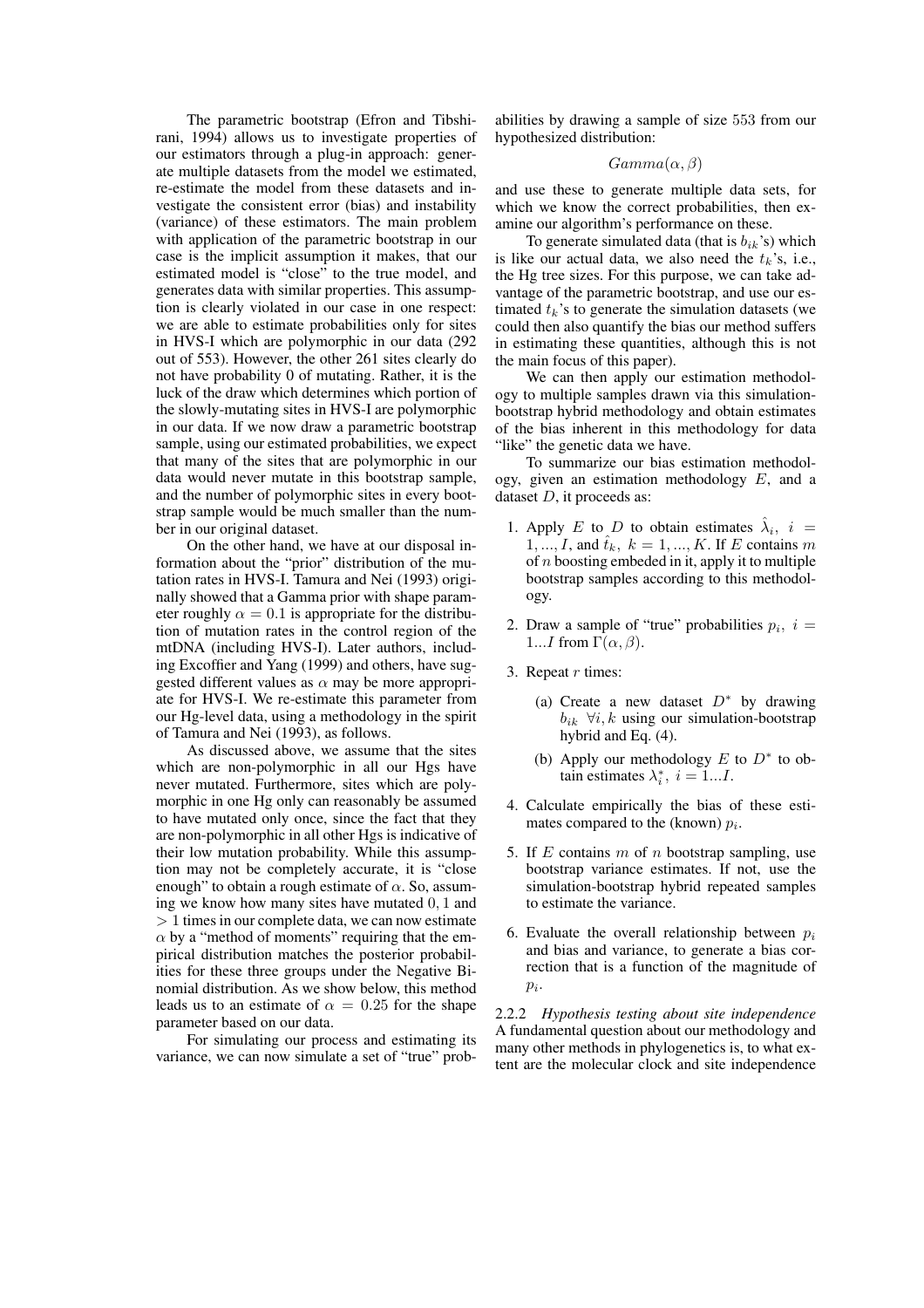assumptions we make realistic? In our maximum likelihood framework, we can actually test the site independence assumption statistically, against the alternative that mutation probabilities in one site may depend on the nucleotide value in another site (or multiple sites, potentially). Unfortunately, we cannot similarly test the lineage independence hypothesis, since change in the rate of the mutational clock is indistinguishably confounded with the tree sizes  $t_k$ .

Assume we want to test whether site  $r$  affects site s. Denote as before by  $b_{rk}$ ,  $b_{sk}$  the indicator variables for sites  $r, s$  being non-polymorphic in Hg  $k$ , respectively. Given a "null" hypothesis of site independence between  $r$ ,  $s$ , we can express the "alternative" that site  $s$  is more likely to be nonpolymorphic if site  $r$  is non-polymorphic, by adding a parameter expressing this dependence to our formulation, as follows:

$$
P(b_{rk} = 1) = \exp(-\lambda_r t_k) \text{ (as before)}
$$
  
\n
$$
P(b_{sk} = 1|b_{rk} = 1) = \exp(-\lambda_s t_k) \text{ (as before)}
$$
  
\n
$$
P(b_{sk} = 1|b_{rk} = 0) = \exp(-\lambda_s \lambda_{rs} t_k)
$$
  
\n(potential effect of site *r*)

Under the null of no dependence, we have  $\lambda_{rs}$  = 1 and we go back to the formulation in (3), while under the alternative we can re-write the likelihood as:

$$
l \quad (\mathbf{b}; \lambda, \mathbf{t}) = \qquad (5)
$$
\n
$$
= \sum_{i=1, i \neq s}^{I} \sum_{k=1}^{K} [-\lambda_i \cdot t_k \cdot b_{ik} + \lambda_{\text{log}}(1 - \exp(-\lambda_i \cdot t_k)) (1 - b_{ik})] + \lambda_{\text{log}}(1 - \exp(-\lambda_s \lambda_{rs} + \lambda_{\text{log}}) (1 - \exp(-\lambda_s \lambda_{rs}^{1 - b_{rk}} \cdot t_k)) (1 - b_{sk})]
$$
\n
$$
= \sum_{i=1}^{I} \sum_{k=1}^{K} (-\lambda_k \lambda_{rs}^{1 - b_{rk}} \cdot t_k) \cdot \lambda_{\text{log}}(1 - \exp(-\lambda_s \lambda_{rs}^{1 - b_{rk}} \cdot t_k)) (1 - b_{sk})
$$

where the last part in Eq. (5) allows an extra parameter for the cross-effect between the two sites. We can then test the hypothesis  $H_0$ :  $\lambda_{rs} = 1$  via a generalized likelihood ratio test with one degree of freedom, comparing the maximum likelihood solutions of  $(3)$  and  $(5)$ .

When we apply this testing methodology for all pairs of sites, we are performing a large number of tests, and we need to take into account the issue of multiple comparisons when evaluating the outcome of our tests. For that purpose, we employ the false discovery rate multiple comparisons correction at 5%, which guarantees that the expected rate of falsely rejected null hypotheses is at most 5% of all rejected hypotheses, possibly less, under some types of dependence (Benjamini and Hochberg, 1995). This correction is slightly less conservative than the standard Bonferroni correction (i.e., allows us to reject more nulls), but similar in spirit.

The main advantage of our testing methodology is that it aligns naturally with our modeling approach, and specifically that it does not require detailed phylogenetic reconstruction. It should be noted, however, that it cannot expose every type of non-independence, and it may have limited power to expose others. For example, if a specific combination of nucleotide values in two sites has a strong affinity, and hence once one site mutates into this state the other follows closely, our method can only identify this affinity if this phenomenon has happened in many of the Hg's. A detailed phylogenetic analysis could have more power to identify and characterize these relationships.

# 2.3 *Genographic mtDNA data*

Each mitochondrial DNA sample submitted to the Genographic project goes through the standard classification process (Behar et al., 2007):

- 1. Sequencing of a number of coding-region markers. The number has increased during the project, currently is at 22.
- 2. Sequencing of the full extended HVS-I, defined as sites 16024-16569 of the samples aligned to revised Cambridge Reference Sequence (rCRS).
- 3. Based on 1., determine a Hg designation *by SNPs* into one of 23 Hgs: L0/1, L2, L3xMN, M, C, D, N, N1, A, I, W, X, R, R9, R0, HV, H, V, J, T, U, K, B.
- 4. Based on 1. and 2., determine a haplgroup designation into one of 87 Hgs.

Table 2 of Behar et al. (2007) shows a summary of Hg distribution for the 16609 samples used in our analysis (the *Reference database*). Following assumption 1 in Section 2.1, we assume that the 23-Hg nomenclature labels are all correct. Since they are based on coding region SNPs and the careful classification protocol discussed in Behar et al. (2007), this assumption is likely to be true. It is less likely to be accurate for the 87-Hg nomenclature. However, as the 87-Hg version allows us to get much better resolution in our analysis, we also use it with the implicit assumption that its classification is accurate, and compare and discuss the results from using both nomenclatures.

Supplementary Table 4 of Behar et al. (2007) contains all the information required to calculate the  $b_{ik}$  values for the full dataset. We can see that some of the sites are completely saturated for the 23-Hg nomenclature: 16129, 16189, 16519 are polymorphic in all 23 Hgs and several other sites are poly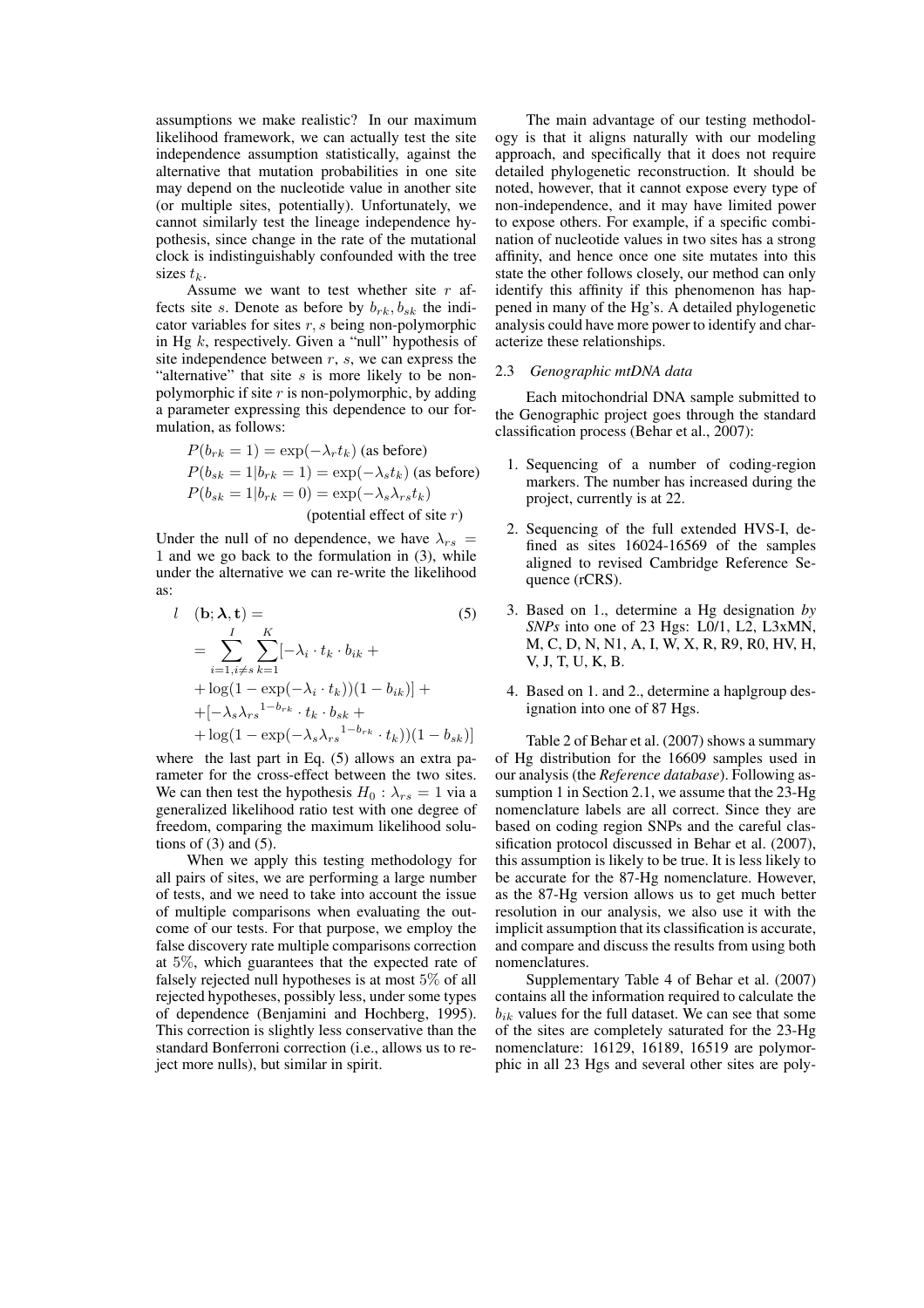morphic in at least 20 Hgs. Thus, to model the probabilities reliably from this data we have to resort to our sub-sampling methodology.

With the 87-Hg nomenclature, we clearly have a lot more information about the mutation probabilities in our data, but a less reliable Hg classification. Site 16519 is polymorphic in the most Hgs: 65 of the 87. Thus, based on this data we could estimate the probabilities directly without resorting to sub-sampling. The quality of estimates will be hampered by the uncertainty about the correctness of the Hg labels.

One issue about the data which is highly relevant to our analysis below is the problems in sequencing around the poly-cytosine (poly-C) region created by the mutation T16189C (relative to rCRS). This comes up in the dependence we identify below between sites 16182 and 16183 in our sequences, which we suspect may be due to sequencing problems. Mutations in these two sites always occur in concordance with the adjacent polymorphism T16189C that creates a poly-C stretch which causes significant reading difficulties of this region using standard sequencing procedures (Figure 3). These difficulties relate to a technical sequencing problem in which DNA strands that differ in the number of cytosine repeats are assembled and thus overlapping positions subsequent to T16189C are impossible to be appreciated since they are affected by the shift created by the variable number of cytosines in the different DNA strands. Therefore, the positions around the poly-C stretch are usually removed from analysis (Behar et al., 2007). A different question relates to our ability to correctly understand the number of adenosines that immediately precedes the poly-C region (four in the rCRS). Figure 3 shows that different numbers of adenosines are associated with the poly-C stretch. Since most of the mutations we observe in 16182 and 16183 are transversions between adenosine and cytosine it is possible that the poly-C stretch creates a technical problem here as well despite the unquestionable reads we get for these positions. We successfully used fragment length analysis techniques, similar to those used to count the number of repeats in short tandem repeats, to understand the real number of cytosine repeats in various samples and found no clear evidence for mistakes in the number of preceding adenosines (Data not shown). Nevertheless, caution mandates the questioning of the authenticity of our results for positions 16182 and 16183 and the possibility that the poly-C stretch plays a role in creating artificial dependence.



FIG. 3.—The poly-C stretch. Position 16189 is highlighted and five sequences are shown. A sequence identical to the rCRS in the presented region is shown at the top. Below it, four sequences containing the T16189C polymorphism are arranged to show 1-4 adenosines preceding the poly-C stretch. A typical chromatogram of the sequence after the poly-C stretch is also demonstrated.

### 3. Results

Considering the discussion above about the various Hg nomenclatures we have at our disposal and the sub-sampling approaches, we implemented four different protocols to estimate mutation probabilities from our data:

- 1. Sub-sampling based estimates, using 100 repeated samples of 1000 sequences out of our 16609 total sequences and the 23-Hg nomenclature.
- 2. Sub-sampling based estimates, using 100 repeated samples of 3000 sequences out of our 16609 total sequences and the 23-Hg nomenclature.
- 3. Sub-sampling based estimates, using 100 repeated samples of 4000 sequences out of our 16609 total sequences and the 23-Hg nomenclature.
- 4. Estimates with no sub-sampling, using the 87- Hg nomenclature.

We then used the glm function in R to calculate the maximum likelihood estimates of  $(\lambda, t)$  in (3). See McCullagh and Nelder (1989) for discussion of the theory of GLMs and Venables and Ripley (1994) for discussion of the glm function in S+, which is the predecessor of R.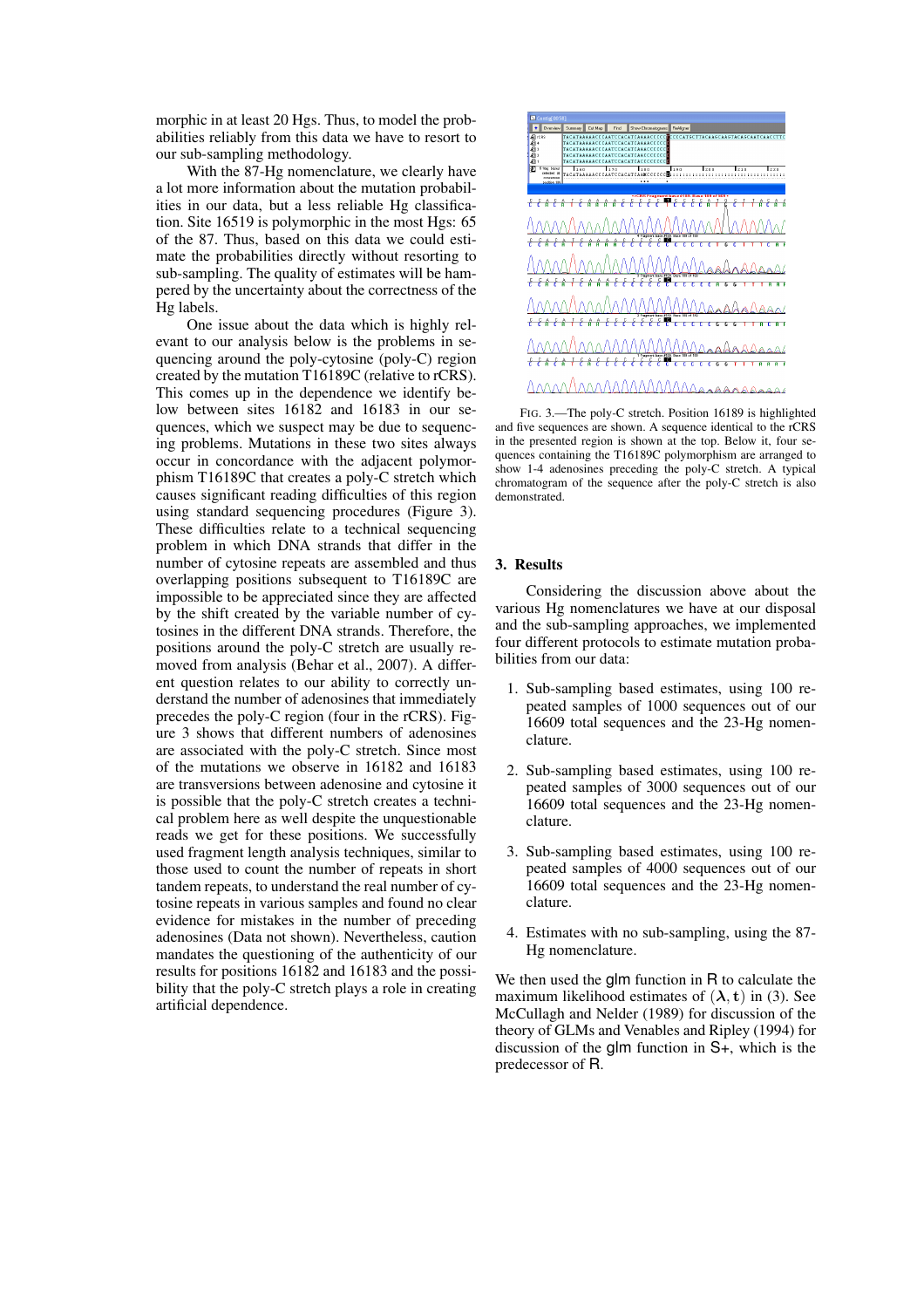Running the binomial regression, and applying Running the binomial regression, and applying<br>the constraint  $\sum_{i \in \{16090,\dots,16395\}} \lambda_i = 1/20180$ from Forster et al. (1996) for calibration, we obtain maximum likelihood estimates in each setting (in the sub-sampling protocols 1–3, we actually obtain a whole distribution of estimates in each setting). We then apply our bias correction (which turns out to be small, see below) and use the empirical range of estimates from the bootstrap samples (for protocols 1–3) or the estimated variance from the simulationbootstrap hybrid (for protocol 4) to calculate confidence intervals. Table 1 (first four columns) gives an estimate and confidence interval of mutation rates for the 48 *quickest* mutating sites in HVS-I, from several different variants of our approach. We see that the fastest mutating site, 16519, is estimated to mutate once about every 200,000-500,000 years (depending which of our estimates is used). The 10th fastest site mutates about 4 times more slowly, and the slowest site in this list mutates about 10 times more slowly. Thus, for example, two individuals whose time to most recent common mtDNA ancestor (TMRCA) is 20000 years, have a probability of about  $\exp(-40000/350000) = 0.87$  to have the same nucleotide in site 16519 due to *identity by descent*. The total probability that they share the same nucleotide is of course slightly higher, since they may also have it due to homoplasy. Figure 4 shows a graphical representation of the probability estimates as they physically appear on HVS-I (using the estimates from the *3000 samples* version, as in the fourth column of Table 1). We can see the relatively uniform spread of the fastest mutating sites, perhaps with a cluster around the poly-C region in 16184-16189, and the relative dearth of fast sites after 16370, and especially in the range 16400-16519.

#### 3.1 *Bias-variance analysis*

To quantify how biased our derived estimates are, we employe the bootstrap-simulation approach we described above. The first step is to decide on a reasonable prior distribution for the mutation probabilities. To accomplish that, we find the shape parameter  $\alpha$  that would be most consistent with the counts of sites that have mutated  $0, 1, > 1$  times, as described above. The resulting estimate is  $\hat{\alpha} = 0.25$ .

We then derive a sample of mutation probabilities from this prior and use the estimated  $t_k$ 's from our method (Table #) to implement the bias estimation methodology. Figure 5 shows the estimated bias as a function of the true mutation probability for each one of our four estimation settings. The points are means of the estimates from 100 runs of our simulation-bootstrap algorithm, and the lines are LOESS smoothed estimates of the bias (Cleveland et al., 1992). These plots are shown on the log-scale, i.e., they represent the ratio of the mutation probability to the bias in its estimates from the different methods. We can observe that the bias has some interesting behavior, and no clear consistent pattern (although an obvious tendency to be negative and more pronounced for lower mutation probabilities). However, encouragingly we can observe that in the region of higher mutation probabilities that is of interest of us, the bias is almost invariably smaller than 0.2 in absolute value on the log scale, and therefore no bigger than roughly 20% in our probability estimates.

# 3.2 *Hypothesis testing*

For hypothesis testing of site independence, we utilized the 87-Hg nomenclature, since the additional information in the more detailed phylogeny is critical for our chances of identifying true dependence. We applied the generalized likelihood ratio (GLR) test described above to all pairs of sites which are polymorphic in at least 5 out of the 87  $Hgs$  — a total of 156 sites, giving us a total of  $156 \times 155 = 24180$  tests.

| <b>Effect</b>             | Raw p val.            | Corrected |
|---------------------------|-----------------------|-----------|
| $16182 \Rightarrow 16183$ | $7.7 \times 10^{-12}$ | < 0.0001  |
| $16183 \Rightarrow 16182$ | $2.2 \times 10^{-9}$  | < 0.0001  |
| $16114 \Rightarrow 16526$ | 0.0000012             | 0.03      |
| $16212 \Rightarrow 16153$ | 0.000027              | 0.66      |
| $16266 \Rightarrow 16148$ | 0.000033              | 0.8       |
| $16304 \Rightarrow 16163$ | 0.000039              | 0.95      |
| $16184 \Rightarrow 16335$ | 0.000045              | 1         |
| $16104 \Rightarrow 16111$ | 0.000053              | 1         |
| $16327 \Rightarrow 16163$ | 0.000068              | 1         |
| $16526 \Rightarrow 16114$ | 0.00009               |           |
|                           |                       |           |

Table 2 Results of generalized likelihood ratio tests for site independence. The table shows the ten most *non-independent* pairs found in our data.

Table 2 contains the pairs of sites which gave the lowest p values for the GLR test, and their FDRcorrected p-values (Benjamini and Hochberg, 1995) <sup>1</sup>. We observe that after the FDR correction, we are left with only 3 cases where we can reject the site independence hypothesis at  $p = 0.05$ . We now analyze these cases in some more detail.

The two-way relationship  $16182 \Leftrightarrow 16183$  is by far the strongest non-independence effect our

 $<sup>1</sup>$  Although we used the more powerful FDR scheme, the con-</sup> clusions would have been the same from using the simple Bonferroni correction.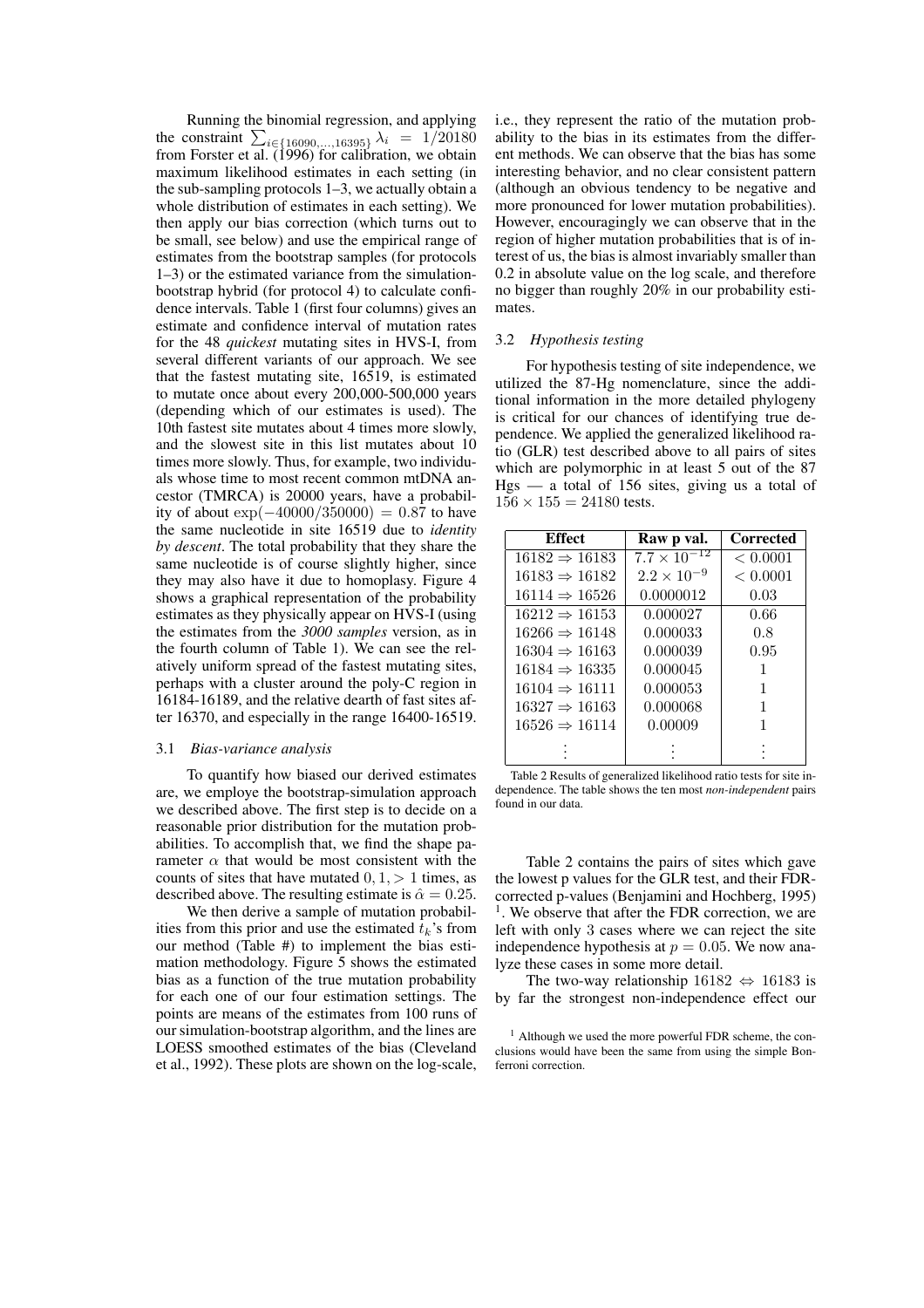|       | 1000 samples       | 3000 samples        | 4000 samples        | 87 Hg                       | Bandelt et al.      |
|-------|--------------------|---------------------|---------------------|-----------------------------|---------------------|
| Locus | Est. [90% CI]      | Est. [90% CI]       | $[90\%$ CI]<br>Est. | $[90\% \text{ CI}]$<br>Est. | $[90\%$ CI]<br>Est. |
| 16051 | $0.54$ [0.33-0.85] | $0.5$ [0.30-0.82]   | $0.54$ [0.35-0.84]  | $0.48$ [0.34-0.69]          | $0.67$ [0.31-1.3]   |
| 16086 | $0.35$ [0.12-0.7]  | $0.49$ [0.25-0.8]   | $0.55$ [0.31-0.87]  | $0.7$ [0.51-0.98]           | $0.29$ [0.078-0.74] |
| 16092 | $0.56$ [0.32-0.96] | $0.57$ [0.34-0.88]  | $0.54$ [0.35-0.88]  | $0.48$ [0.34-0.68]          | $0.57$ [0.25-1.1]   |
| 16093 | $1.6$ [0.91-2.5]   | $1.7$ [1.1-2.3]     | $1.8$ [1.0-3.2]     | $2.7$ [2.0-3.7]             | $3.2$ [2.3-4.3]     |
| 16111 | $0.64$ [0.37-1.0]  | $0.58$ [0.37-0.86]  | $0.64$ [0.37-1.1]   | $0.62$ [0.44-0.86]          | $0.71$ [0.35-1.3]   |
| 16126 | $0.52$ [0.28-1]    | $0.68$ [0.45-1]     | $0.66$ [0.44-0.9]   | $0.47$ [0.33-0.66]          | $0.43$ [0.16-0.94]  |
| 16129 | $1.9$ [1.1-2.8]    | $1.8$ [1.2-3]       | $1.7$ [1.2-2.9]     | $1.2$ [0.88-1.6]            | $1.8$ [1.1-2.6]     |
| 16145 | $0.56$ [0.31-1.2]  | $0.61$ [0.39-0.94]  | $0.64$ [0.44-0.95]  | $0.63$ [0.45-0.88]          | $0.67$ [0.31-1.3]   |
| 16148 | $0.34$ [0.19-0.56] | $0.32$ [0.21-0.47]  | $0.3$ [0.20-0.45]   | $0.31$ [0.21-0.46]          | $0.38$ [0.13-0.87]  |
| 16172 | $1.8$ [1.2-2.8]    | $1.6$ [1.1-2.6]     | $1.5$ [0.93-2.3]    | $1.1$ [0.83-1.5]            | $0.86$ [0.45-1.5]   |
| 16182 | $0.64$ [0.36-1.1]  | $0.68$ [0.39-0.98]  | $0.64$ [0.44-0.89]  | $0.59$ [0.42-0.82]          | $0.01$ [0.005-0.45] |
| 16183 | $1.8$ [1.1-3]      | $1.9$ [1.2-2.9]     | $1.8$ [1.3-2.4]     | 1.1 $[0.82 - 1.5]$          | $0$ [0-0.29]        |
| 16184 | $0.21$ [0.06-0.49] | $0.32$ [0.17-0.58]  | $0.35$ [0.21-0.56]  | $0.47$ [0.33-0.67]          | $0.01$ [0.005-0.45] |
| 16189 | $2.5$ [1.6-3.7]    | $2.4$ [1.7-3.4]     | $2.2$ [1.3-3.8]     | $2.4$ [1.8-3.3]             | $2.2$ [1.5-3.1]     |
| 16192 | $1.1$ [0.6-1.7]    | $0.94$ [0.6-1.4]    | $0.88$ [0.63-1.3]   | $0.92$ [0.67-1.3]           | 1.4 $[0.89-2.2]$    |
| 16209 | $0.41$ [0.21-0.68] | $0.43$ [0.26-0.68]  | $0.46$ [0.28-0.73]  | $0.42$ [0.29-0.6]           | $0.43$ [0.16-0.94]  |
| 16213 | $0.26$ [0.11-0.57] | $0.32$ [0.18-0.55]  | $0.34$ [0.2-0.55]   | $0.24$ [0.16-0.37]          | $0.52$ [0.22-1.1]   |
| 16218 | $0.28$ [0.12-0.54] | $0.35$ [0.19-0.53]  | $0.36$ [0.23-0.52]  | $0.4$ [0.28-0.58]           | $0$ [0-0.29]        |
| 16223 | $0.46$ [0.18-0.91] | $0.57$ [0.34-0.93]  | $0.64$ [0.38-0.98]  | $0.57$ [0.41-0.8]           | $0.86$ [0.45-1.5]   |
| 16234 | $0.52$ [0.21-0.95] | $0.68$ [0.42-1.2]   | $0.68$ [0.41-1.1]   | $0.64$ [0.46-0.9]           | $0.43$ [0.16-0.94]  |
| 16239 | $0.36$ [0.20-0.6]  | $0.35$ [0.21-0.55]  | $0.32$ [0.21-0.48]  | $0.37$ [0.26-0.54]          | $0.19$ [0.03-0.6]   |
| 16249 | $0.5$ [0.25-0.81]  | $0.54$ [0.31-0.88]  | $0.54$ [0.36-0.8]   | $0.43$ [0.3-0.61]           | 0.38 [0.13-0.87]    |
| 16256 | $0.54$ [0.32-1]    | $0.64$ [0.41-1.0]   | $0.62$ [0.4-1.0]    | $0.77$ [0.56-1.1]           | $0.86$ [0.45-1.5]   |
| 16260 | $0.21$ [0.06-0.48] | $0.28$ [0.15-0.43]  | $0.26$ [0.16-0.44]  | $0.39$ [0.27-0.57]          | $0.19$ [0.03-0.6]   |
| 16261 | $0.65$ [0.33-1.1]  | $0.64$ [0.42-1.0]   | $0.6$ [0.41-0.86]   | $0.51$ [0.36-0.73]          | $1.0$ [0.59-1.7]    |
| 16265 | $0.45$ [0.22-0.83] | $0.44$ [0.28-0.64]  | $0.44$ [0.31-0.64]  | $0.49$ [0.35-0.7]           | $0.48$ [0.19-1]     |
| 16266 | $0.34$ [0.13-0.67] | $0.5$ [0.25-0.85]   | $0.5$ [0.30-0.86]   | $0.64$ [0.46-0.89]          | $0.38$ [0.13-0.87]  |
| 16270 | $0.48$ [0.31-0.7]  | $0.32$ [0.22-0.5]   | $0.29$ [0.19-0.43]  | $0.2$ [0.13-0.32]           | $0.24$ [0.06-0.67]  |
| 16274 | $0.7$ [0.39-1.2]   | $0.81$ [0.47-1.3]   | $0.81$ [0.56-1.1]   | $1.2$ [0.9-1.7]             | $0.76$ [0.38-1.4]   |
| 16278 | $1.1$ [0.7-1.7]    | $0.93$ [0.55-1.5]   | $0.86$ [0.6-1.2]    | $0.93$ [0.67-1.3]           | $1.1$ [0.66-1.9]    |
| 16290 | $0.17$ [0.05-0.42] | $0.3$ [0.13-0.52]   | $0.31$ [0.17-0.52]  | $0.36$ [0.25-0.53]          | 0.38 [0.13-0.87]    |
| 16291 | $0.65$ [0.38-1.1]  | $0.66$ [0.42-0.98]  | $0.68$ [0.45-0.95]  | $0.71$ [0.51-0.99]          | $1.0$ [0.59-1.7]    |
| 16292 | $0.42$ [0.22-0.8]  | $0.43$ [0.25-0.69]  | $0.40$ [0.25-0.62]  | $0.41$ [0.28-0.58]          | $0.67$ [0.31-1.3]   |
| 16293 | $0.31$ [0.18-0.59] | $0.31$ [0.19-0.55]  | $0.29$ [0.16-0.46]  | $0.37$ [0.26-0.54]          | $0.76$ [0.38-1.4]   |
| 16294 | $0.74$ [0.44-1.1]  | $0.72$ [0.42-1.0]   | $0.75$ [0.44-1.1]   | $0.62$ [0.44-0.86]          | $0.29$ [0.08-0.74]  |
| 16295 | $0.32$ [0.13-0.57] | $0.36$ [0.23-0.58]  | $0.33$ [0.21-0.52]  | $0.3$ [0.2-0.45]            | $0.48$ [0.19-1]     |
| 16298 | $0.41$ [0.23-0.7]  | $0.36$ [0.23-0.57]  | $0.32$ [0.22-0.47]  | $0.22$ [0.14-0.34]          | $0.57$ [0.25-1.1]   |
| 16304 | $0.49$ [0.31-0.79] | $0.4 [0.26 - 0.68]$ | $0.4$ [0.27-0.59]   | $0.36$ [0.25-0.52]          | $0.57$ [0.25-1.1]   |
| 16311 | $2.3$ [1.5-3.5]    | 2.4 [1.6-3.9]       | $2.6$ [1.6-5.8]     | $2.6$ [1.9-3.5]             | $2.8$ [2-3.8]       |
| 16319 | $0.8$ [0.4-1.6]    | $0.81$ [0.51-1.3]   | $0.82$ [0.54-1.3]   | $0.56$ [0.4-0.79]           | $0.48$ [0.19-1]     |
| 16320 | $0.53$ [0.29-0.86] | $0.43$ [0.3-0.64]   | $0.40$ [0.27-0.6]   | $0.37$ [0.25-0.54]          | $0.8$ [0.41-1.4]    |
| 16325 | $0.66$ [0.28-1.1]  | $0.65$ [0.43-0.94]  | $0.6$ [0.38-0.82]   | $0.55$ [0.39-0.78]          | $0.33$ [0.10-0.8]   |
| 16355 | $0.41$ [0.19-0.73] | $0.45$ [0.27-0.75]  | $0.46$ [0.25-0.77]  | $0.52$ [0.37-0.73]          | $0.38$ [0.13-0.87]  |
| 16362 | $2.4$ [1.4-4.1]    | $2.4$ [1.7-3.1]     | $2.2$ [1.6-3.0]     | $2.2$ [1.6-3]               | $1.8$ [1.2-2.7]     |
| 16390 | $0.49$ [0.25-0.87] | $0.54$ [0.33-0.9]   | $0.52$ [0.33-0.76]  | $0.59$ [0.42-0.83]          |                     |
| 16399 | $0.38$ [0.20-0.69] | $0.39$ [0.24-0.57]  | $0.41$ [0.25-0.64]  | $0.49$ [0.35-0.7]           |                     |
| 16519 | $3.6$ [2.4-6.1]    | 2.9 [1.9-4.9]       | $3.0$ [1.7-4.7]     | 4.4 $[3.1 - 6.2]$           |                     |
| 16527 | $0.31$ [0.11-0.62] | $0.36$ [0.21-0.55]  | $0.32$ [0.24-0.47]  | $0.38$ [0.27-0.56]          |                     |

Table 1 Mutation rate estimates (in mutations per million years) and 90% confidence intervals for the fastest sites in HVS-I from some versions of our method and Bandelt et al. (2006)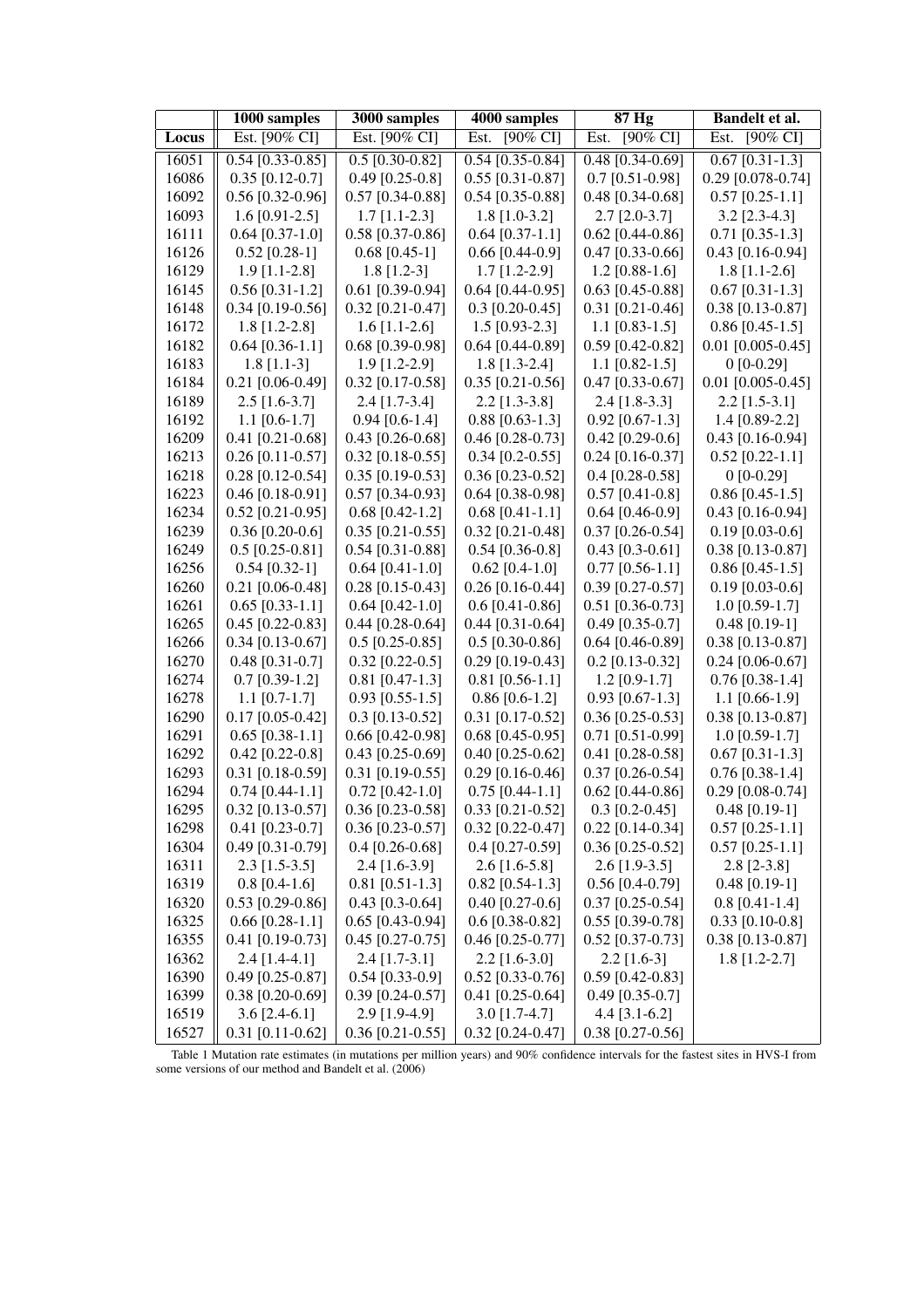

FIG. 4.—Graphical representation of mutation rates along HVS-I

methodology identifies in our sequences. As we discussed above, it is unclear to what extent sequencing ambiguity persists in these position as a result of its proximity to the poly-C region. However, since most of the mutations we observe in these two sites are between  $A \Leftrightarrow C$ , i.e., transversions, it seems possible that the poly-C sequence plays a role in creating artificial dependence.

The remaining significant effect is the pair  $16114 \Rightarrow 16526$ . Examining our raw sequences, this significant Hg-level relationship does not seem to follow from easily detectable sequence-level relationships, i.e., we do not observe a consistent tendency for mutations in site 16526 and 16114 to coappear. We therefore lean towards attributing this discovery to chance and not to a real dependence.

So while our hypothesis testing framework did identify three significant non independence relationships in our data, further analysis of these suggests that uncertainty about sequencing issues persists for two of them, while the third is probably due to pure chance.

Our results are encouraging in that they support the validity of site-independence assumptions in analyzing mtDNA HVS-I data. Any dependence that exists is not strong enough to discover with our testing methodology, using our very large database and most detailed (87-Hg) phylogenetic protocol.

# 4. Discussion

The mutation dynamics of the human genome in general and mtDNA in particular have experience a surge of interest in recent years (Torroni et al., 2006). Many papers deal with the real or apparent "slow-down" effect in the molecular clock for older time periods (e.g., Ho et al. (2005)). Since we share Bandelt et al. (2006)'s opinion that there is no convincing evidence for a molecular clock slow-down rather than saturation causing these apparent effects, we view this issue as unrelated to our analysis in this paper.

# 4.1 *The advantage of not relying on detailed phylogeny*

The previous approaches for estimating individual mutation probabilities in HVS-I we mentioned above were all based on a reconstruction of the full phylogenetic tree through a maximum likelihood approach (Excoffier and Yang, 1999), quartet puzzling (Meyer and von Haeseler, 2003) or maximum parsimony (Bandelt et al., 2006).

In our case, if we were able to obtain a full phylogeny (like in part B of Figure 1), we would be able to observe the actual  $m_{ik}$  values (at least up to uncertainty about repeated mutations on tree branches), use equation (2) for modeling, and most likely get better quality results than our modeling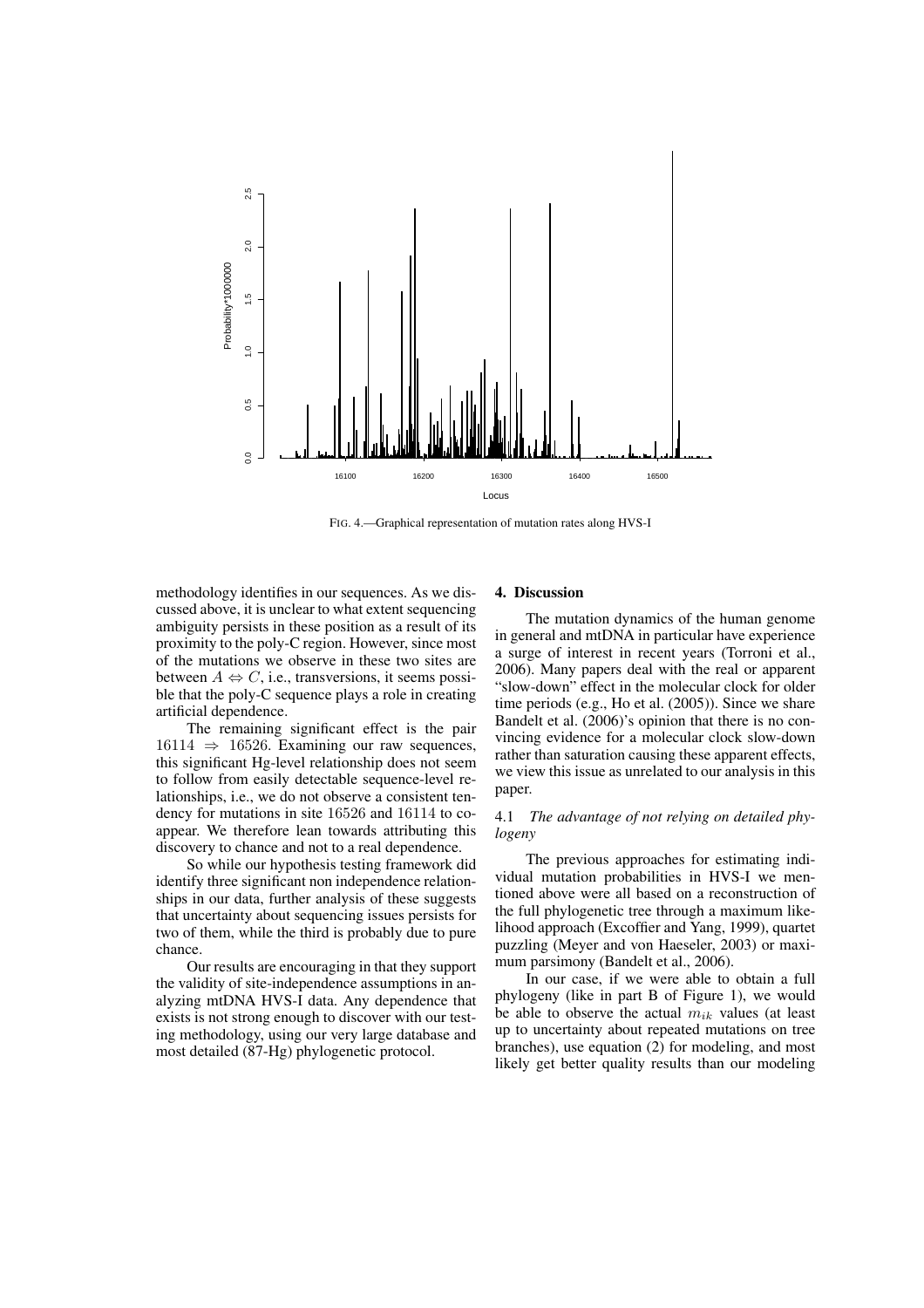

FIG. 5.—Smoothed bias estimation curves for our various estimation protocols, using our simulation-bootstrap hybrid. The smoothing was done using LOESS (Cleveland et al., 1992).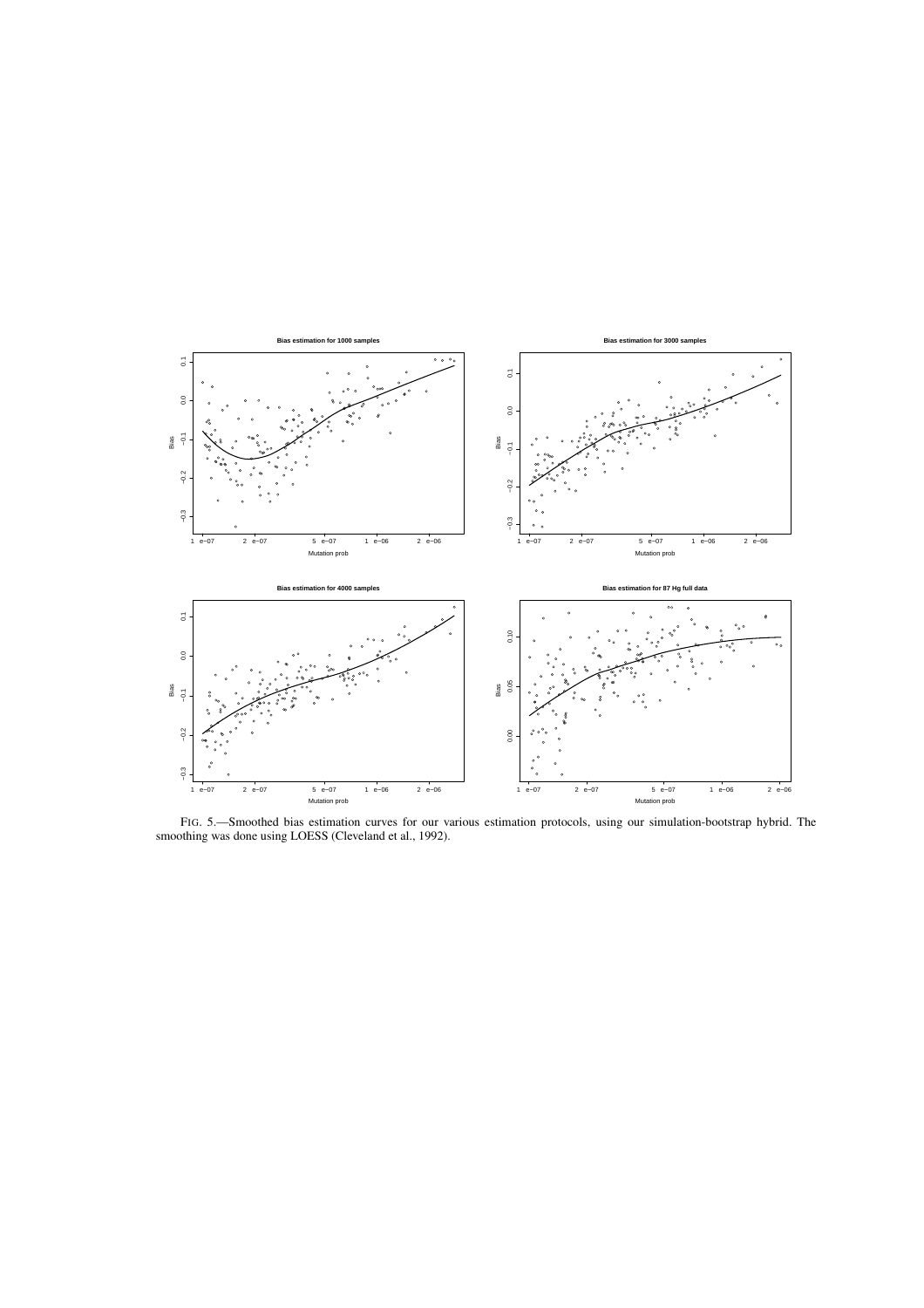based on equation (3). However, the fundamental idea behind our approach, is that reliable Hg classification on a tree whose general structure is known (such as the human mtDNA tree) is a much simpler task than identifying the complete phylogeny of a large set of samples. Building detailed phylogenies for large samples presents significant computational and, more importantly, statistical difficulties. The resulting phylogenies may be highly underdetermined and uncertain (Felsenstein, 2003). Use of maximum likelihood methodology like Excoffier and Yang (1999) would also require parametric assumptions about the mutation rates.

For example, the data we use here is comprised of 16609 HVS-I samples of mtDNA. The Hg classification is primarily based on a set of codingregion SNPs, and is therefore very reliable. On the other hand, relying on HVS-I to build detailed, reliable phylogenies within Hgs, with hundreds, or even thousands of samples per Hg, is an overwhelming task.

### 4.2 *Comparison to previous estimates*

We briefly compare our estimates to those from Bandelt et al. (2006), which are most comparable to ours in terms of the large amount of data used (873 samples in their case, 16609 in our) and largely subsume the previous efforts. Since they used the limited definition of HVS-I as 16051-16365, we concentrate on the region that is common to our study and theirs. As can be seen in Table 1, the estimates are similar in spirit. In particular, since the explicit estimates given by Bandelt et al. (2006) are based on simple counting, they have a Poisson distribution under our assumptions. We can thus use standard Poisson inference methodology to build confidence intervals for them (Johnson and Kotz, 1969), which we do in Table 1. We also normalize their estimates to be on the same scale as ours, by constraining their sum to be the same as the sum of our estimates for the same range (16051-16365). We observe that the confidence intervals from their estimates are slightly smaller than ours for the fastest sites, but get much larger than ours as the rates decrease. For example, if we consider the first four rows in Table 1, we see that in rows 1–3, where the rates are relatively small, the confidence intervals from all variants of our methodology are smaller than those based on Bandelt et al. (2006). In row 4, which corresponds to 16093, one of the fastest sites in HVS-I (and coincidentally, one of the sites where the rate estimate of Bandelt et al. (2006) most disagrees with ours), the confidence interval based on Bandelt et al. (2006) is smaller than those our methods generate. We can infer that our approach, which uses less phylogenetic information but a much larger number of samples overall, has

advantages for estimating fast — but not the fastest — sites compared to Bandelt et al. (2006). Qualitatively, our estimates and theirs seem to agree well, and the confidence intervals almost invariably overlap. A graphical representation of the confidence interval relationships in five randomly selected sites can be seen in Figure 6.

## 4.3 *Potential uses of our estimates*

Reliable mutation rate estimates are clearly important for several widely accepted reasons, for example:

- Since the mutation dynamics of the genome are a critical component of evolution, the availability of good methodology for estimating mutation rates is part of the critical infrastructure needed to study evolution. Of particular interest in this context might be our investigation of the site-independence assumption.
- Understanding the function of various regions in the genome and the mutual influence between different regions, which may be caused either by a functional relation or a physical or chemical one, is one of the key challenges of the field of Genomics, and indeed one of the most important scientific questions of our time (The International HapMap Consortium, 2005; Hardison, 2003). Creating a better understanding of the mutation mechanisms and potential dependencies in those may be an important step in this process, as it may help separate non-genic areas which have function (and are therefore preserved) from ones that do not, and discover the relationships between regions within our genome. For example, the relatively paucity of polymorphisms in the region 16400- 16500 observed in Figure 4 might suggest a functional role that is not fully understood yet.
- Mutation rates can be used to improve phylogeny estimation algorithms and sequence quality checking (Bandelt et al., 2002). It should be clarified, however, that these rates are *not* very useful for time estimation on known phylogenies. As Rosset (2007) has shown, under a simple substitution model like the one we assume here, the individual rates are of no consequence for time estimation, only their sum. This is a direct consequence of the fact that the sum of independent Poisson random variables is still Poisson distributed. Under more complex models, the individual rates may have a minor effect on time estimates.

We have also recently used our estimates reported here to improve the accuracy of the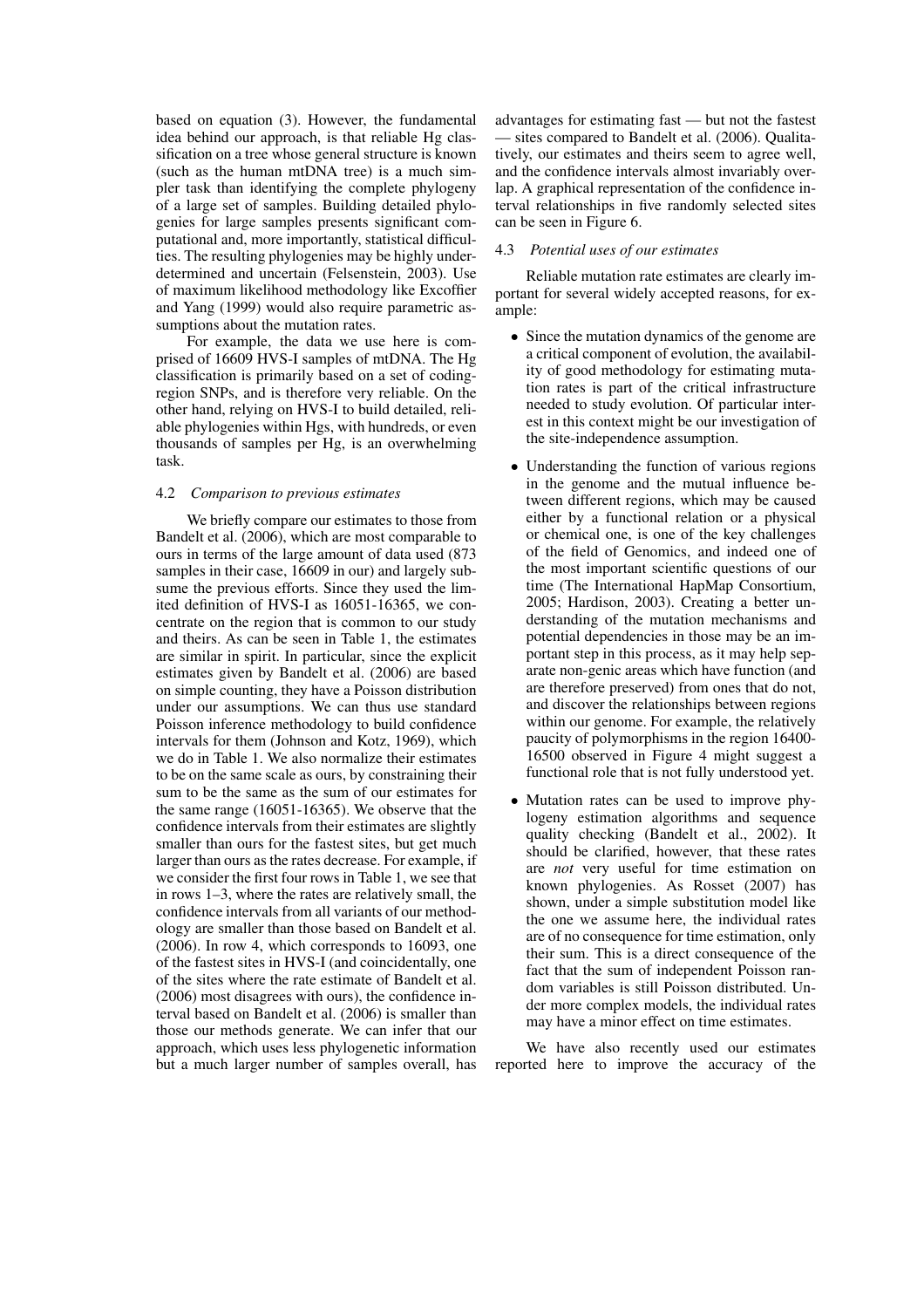

FIG. 6.—Comparison of the estimates (black dot) and confidence intervals from two of our variants and Bandelt et al. (2006). Note that the y-axis is on a logarithmic scale.

mtDNA Hg classification protocol in the Genographic project Behar et al. (2007).

An interesting by-product of our mutation probability estimation methodology is the estimates we derive of  $t_k$ , the total length of the coalescent tree of the samples we have in each Hg (it should be reiterated that this is not the TMRCA of the Hg, but the sum of the lengths of all branches in the coalescent tree). These can be used for inference on the age and demographic history of the Hg's. Table 3 gives some estimates of  $t_k$ , derived from our calculations based on the 87-Hg protocol. Detailed discussion of these results is beyond the scope of this paper, but we can clearly see the difference between Hg M\* (255 samples, estimate of  $t_k$  is about 6 million years) and Hg V (471 samples, estimate of  $t_k$ is only 1.7 million years), implying that our samples from M\* are much more diverse than those from V, a difference that demonstrates the older age of the polyphyletic Hg M\* and its more ancient expansion.

# 4.4 *Extensions of the methodology*

In this paper we have discussed and demonstrated the application of our methodology to single nucleotide polymorphisms in the mtDNA HVS-I. This is a natural application because these sites are highly polymorphic, large amounts of data are available, and Hg-classification is relatively easy to

| Hg            | # samples | <b>Total tree length</b> |
|---------------|-----------|--------------------------|
| A             | 361       | 4628667                  |
| B             | 301       | 5624497                  |
| $\mathcal{C}$ | 229       | 3089925                  |
| D             | 147       | 2692974                  |
| H             | 6232      | 36186219                 |
| $M^*$         | 255       | 5878315                  |
|               | 471       | 1726071                  |

Table 3 The value of  $t_k$  (coalescent tree size) for a subset of haplgroups in our data. The full list is available in Supplementary Table 1

obtain. The natural question is, what other domains would comply with these same conditions?

An interesting application may be to short tandem polymorphisms on the Y chromosome (Y-STRs), which comply with all three conditions. The mutation probabilities (and more generally, mechanisms) of these patterns have been under intense study for several years, but progress is difficult to make, unless some highly non-realistic assumptions are to be made (for more details, see for example Zhivotovsky (2001); Calabrese and Sainudiin. (2004)). Our methodology would be directly applicable to Y-STR if we could assume that the mutation probability of each Y-STR does not depend on